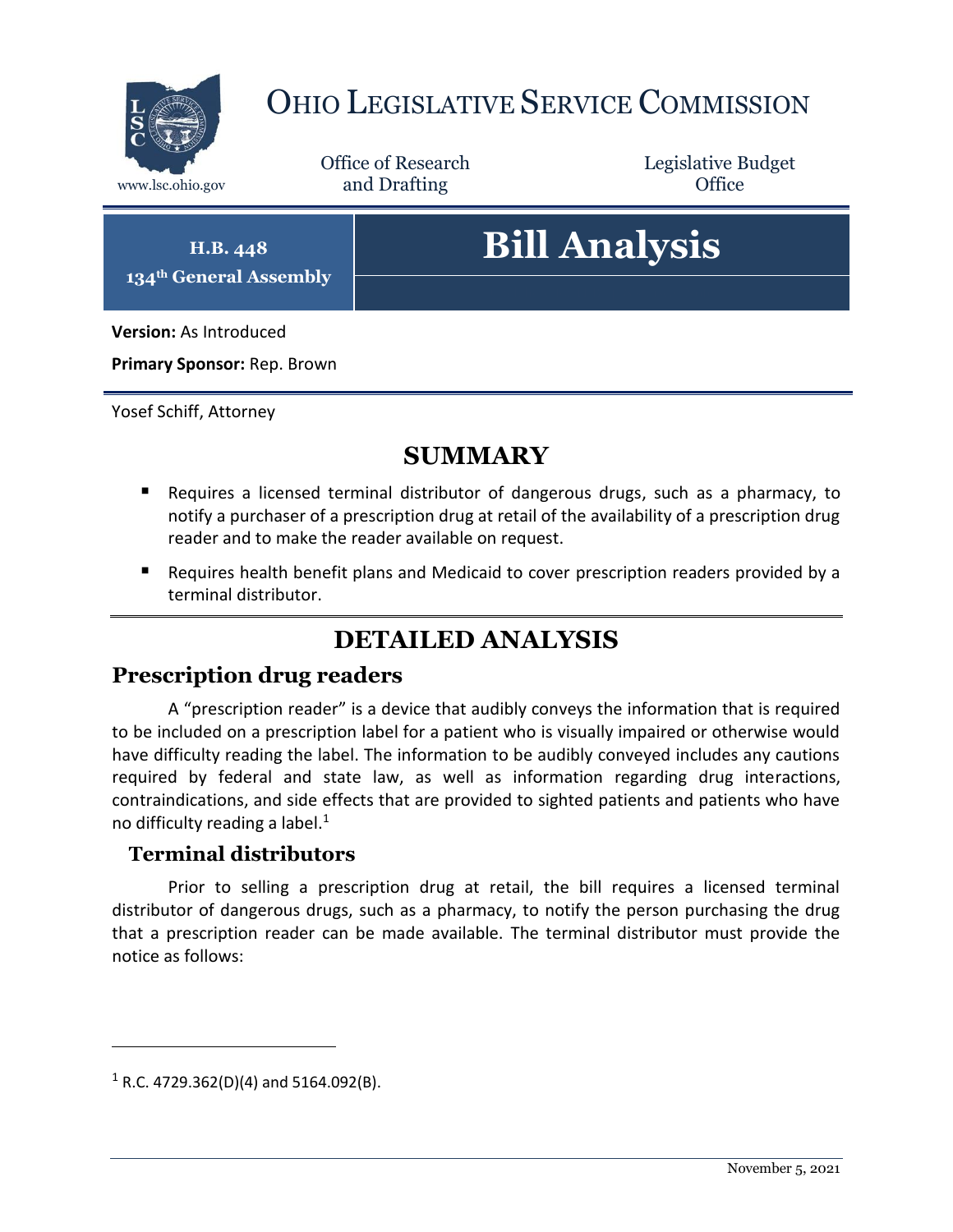- For in-person transactions, the notice must be provided if the terminal distributor has reason to believe that the purchaser is blind or visually impaired or is purchasing the drug on behalf of a patient who is blind or visually impaired.
- For transactions in which the drug will be delivered to a patient by mail, parcel post, or common carrier, the notice must be provided to the person purchasing the drug.<sup>2</sup>

If the person requests the reader, the terminal distributor must provide one for the duration of the prescription.<sup>3</sup>

The bill provides that its requirements do not apply when:

- A drug is personally furnished by a prescriber;
- The licensed terminal distributor dispensing the drug is any of the following: a pharmacy dispensing a drug as part of Ohio's existing drug repository program; a pharmacy in a jail, state or federal correctional institution, or juvenile detention facility; a pharmacy operated by a government entity; or an institutional pharmacy.<sup>4</sup>

The bill defines "institutional pharmacy" as a pharmacy that is part of, or operated in conjunction with, any of the following health care facilities: an ambulatory surgical facility, nursing home, residential care facility, freestanding rehabilitation facility, hospice care program, home and community-based services provider, residential facility for individuals with mental illness or developmental disabilities. It specifically includes (1) a pharmacy on the premises of a health care facility that provides a system of distributing and supplying medication to the facility or its patients, whether or not operated by the facility, and (2) a pharmacy off the premises of a health care facility that provides services only to patients of one or more health care facilities.<sup>5</sup>

The bill specifies that it does not affect any law relative to labeling requirements for drugs.<sup>6</sup> Existing federal and state laws and regulations address what must be included on prescription drug labels.<sup>7</sup>

#### **Health benefit plans and Medicaid**

The bill also requires health benefit plans, the Medicaid program, and each Medicaid managed care organization (MCO) and Medicaid MCO plan to cover prescription readers

 $\overline{a}$ 

<sup>2</sup> R.C. 4729.362(A)(2).

 $3$  R.C. 4729.362(A)(1).

 $4$  R.C. 4729.362(B).

 $5$  R.C. 4729.362(D)(2).

 $6$  R.C. 4729.362(C).

<sup>7</sup> *See, e.g.*, 21 Code of Federal Regulations Part 201; Ohio Administrative Code 4729-5-16.